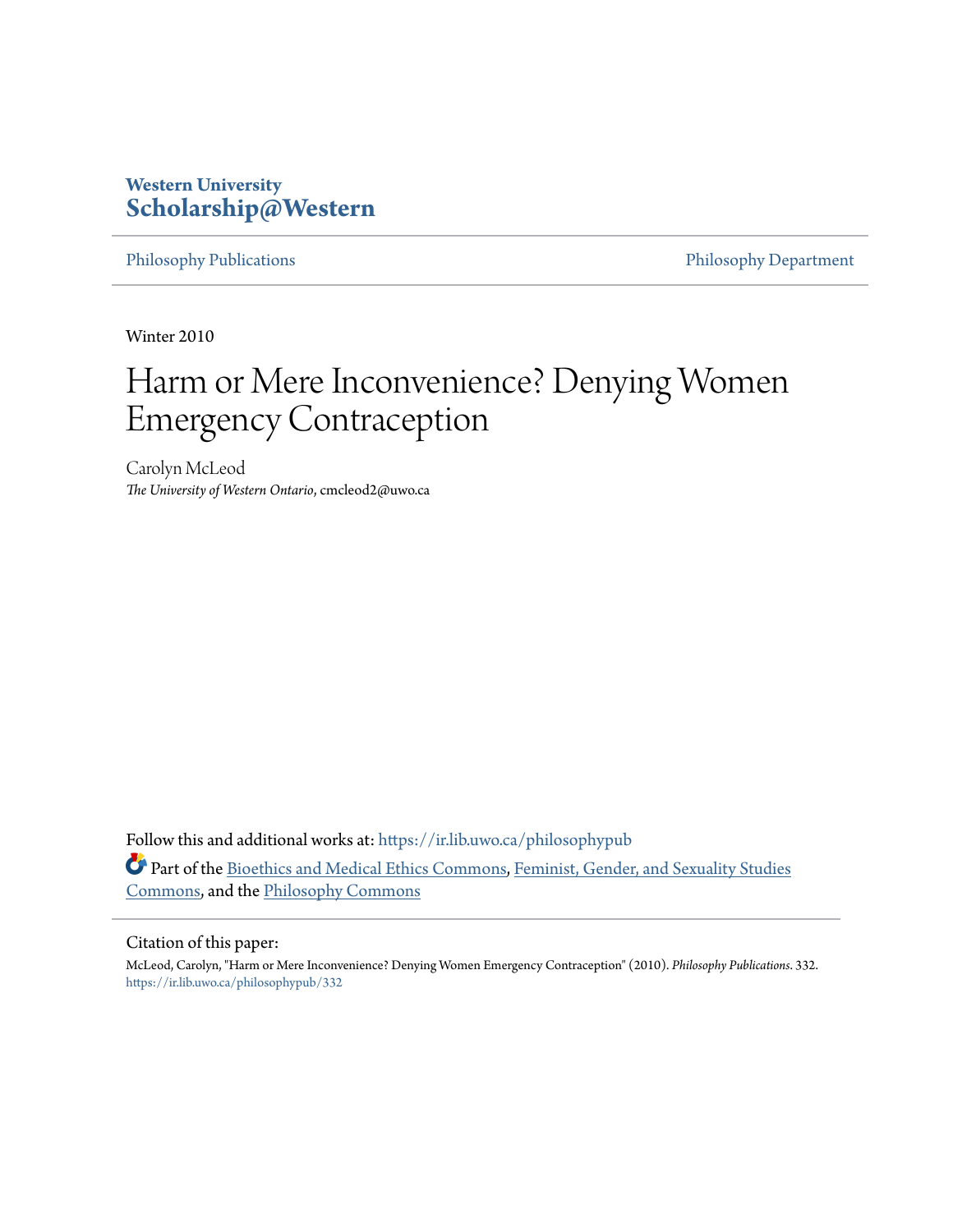

Canadian Institutes of **Health Research** Instituts de recherche en santé du Canada

**Submitted by CIHR** Déposé par les IRSC

Hypatia. Author manuscript; available in PMC 2011 January 01.

Published in final edited form as:

Hypatia. 2010 ; 25(1): 11–30. doi:10.1111/j.1527-2001.2009.01082.x.

## **Harm or Mere Inconvenience? Denying Women Emergency Contraception**

#### **Carolyn McLeod**

#### **Abstract**

This paper addresses the likely impact on women of being denied emergency contraception (EC) by pharmacists who conscientiously refuse to provide it. A common view—defended by Elizabeth Fenton and Loren Lomasky, among others—is that these refusals inconvenience rather than harm women so long as the women can easily get EC somewhere else close by. I argue from a feminist perspective that the refusals harm women even when they can easily get EC somewhere else close by.

> Conscientious refusals by health care professionals have become a serious moral issue. One U.S. commentator names the issue the "San Andreas Fault of [U.S.] culture … How we decide this is going to have a long-lasting impact on our society" (Stein 2006). The impact, good or bad, will be most severe on parties who are directly involved in conflicts of conscience in health care: namely, patients who are denied standard services, and professionals who conscientiously object to providing them. There has been much discussion in bioethics about what is at stake when dealing with conflicts of conscience in health care for the professionals who object.<1> But there has been comparatively little attention paid to what's at stake for the patients who are denied treatment. Obviously, patients will not get the services they seek from the objecting professionals if these professionals are permitted to object. But as commentators often point out—in discussions about conscientious objection in *reproductive* health care in particular—the patients could simply go to another clinic or hospital to get the care they need, especially if they live in an area where the relevant services are available somewhere. The conclusion we are invited to accept is that these patients are merely inconvenienced rather than harmed when they encounter a conscientiously objecting professional. I argue in this paper that this claim about inconvenience is mistaken.

The sorts of generalizations we can make about the impact on patients of being denied standard health services will depend, in part, on the service in question. I focus on the consequences for women of being denied access to emergency contraception (EC) by pharmacists. I choose this particular topic because the claim that these women are merely inconvenienced is common and is defended in print by some theorists (even some who have no moral qualms about EC). The best defense of this view that I know of comes from

<sup>&</sup>lt;sup>1</sup>The attention is almost exclusively on these professionals. For example, Wicclair asks, "What is at stake when a ... pharmacist advances a conscience-based objection" and responds by describing what is at stake only for the pharmacist (2006, 226–28). Others who focus the interests of the objecting professional are Benjamin (1995), Childress (1979), and Blustein (1993; see also Wicclair 2000).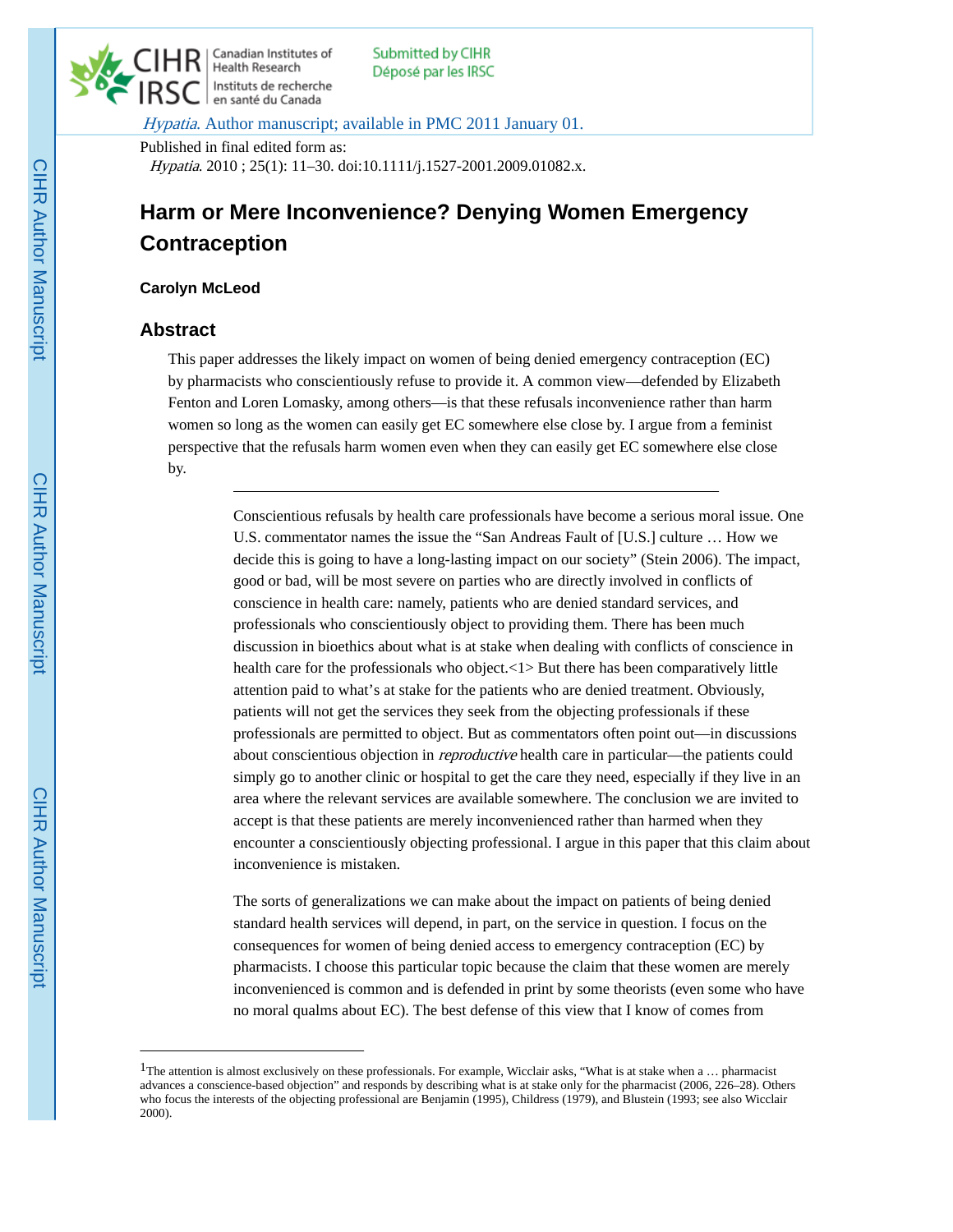Elizabeth Fenton and Loren Lomasky (2005) (hereafter "F&L"). Contra F&L, I say that it is more plausible to conclude that women who are denied EC are harmed rather than merely inconvenienced,<2> even if they could get EC somewhere else close by. While my theory is specific to women who request EC, it has implications for how we understand the effects of conscientious refusals in reproductive health care on women more generally.

My discussion here is also relevant to deciding how we ought to resolve conflicts of conscience in reproductive health care. For it is easier to argue, as many bioethicists do, that the conscience of an objector in reproductive health care deserves substantial protection when the objector is only inconveniencing a patient rather than harming her. The moral conflict becomes more difficult to settle once we truly understand what the likely effects are of conscientious objections on female patients who want reproductive health care. I do not try to resolve these conflicts here; their dimensions, like those of the San Andreas Fault, are too vast to cope with in a short space. Rather, I simply deal with one side of these conflicts: that of women requesting care, and requesting EC specifically.

#### **1. Mere Inconvenience for Most Women**

Pro-life people who support pharmacists conscientiously objecting to EC tend to see women's ability to obtain EC as a matter of mere convenience, which allows them to deny the severity of conflicts of conscience in pharmaceutical practice. "Should one person's convenience trump another person's moral conscience? That's obnoxious, offensive and un-American," says one Catholic commentator (Laugminas 2005; cited in Vischer 2006, 93). While they may not view such trumping as *obnoxious*, some liberal theorists who have no moral objection to EC agree that accessing it is a matter of convenience for most women; in being denied access, these women are inconvenienced, but not harmed. I have in mind in particular F&L (2005), but also Robert K. Vischer (2006).<3>

To be fair, F&L support some restrictions on the right of pharmacists to refuse conscientiously to dole out EC, but they do not do so because they feel these refusals harm women. To explain why that is not their view, I will consider conditionals that they themselves do not construct but that they would accept and that concern whether conscientious refusals by pharmacists harm women. Here are the conditionals:<4>

**1.** If women who requested EC faced a true emergency, then being refused EC by a pharmacist would harm these women.

<sup>&</sup>lt;sup>2</sup>Another possibility is that they are wronged, but are neither harmed nor inconvenienced. The assumption here is that there are wrongs that are not harms. (Later on, I discuss the opposite: harms that are not wrongs.) People are wronged but not harmed, at least "on balance," if they mostly benefit from a wrong (e.g., their land is improved by having someone trespass on it; Feinberg 1984, 35; his emphasis). Since it would be rare that on balance, a woman would benefit from being denied EC, I will not consider any further the possibility that in general, women are wronged but not harmed by this experience.

According to Vischer, having to "drive across town" to obtain EC is a "market-driven inconvenience" (113). <sup>4</sup>I have left out this conditional: if women who were denied EC were browbeaten or otherwise harassed by the pharmacist, then they, the women, would be harmed. Fenton would agree with this conditional too (584). They also appear to believe that at most some women are browbeaten or harassed, and harmed by conscientious refusals for this reason. I will leave such cases aside (as F&L do) and focus on ones in which there is a simple conscientious refusal, with no harassment or even attempts at moral persuasion. My reasons here are twofold: 1) we simply do not know how common harassment and moral persuasion are in this context; and 2) it is worthwhile demonstrating that even simple refusals cause harm.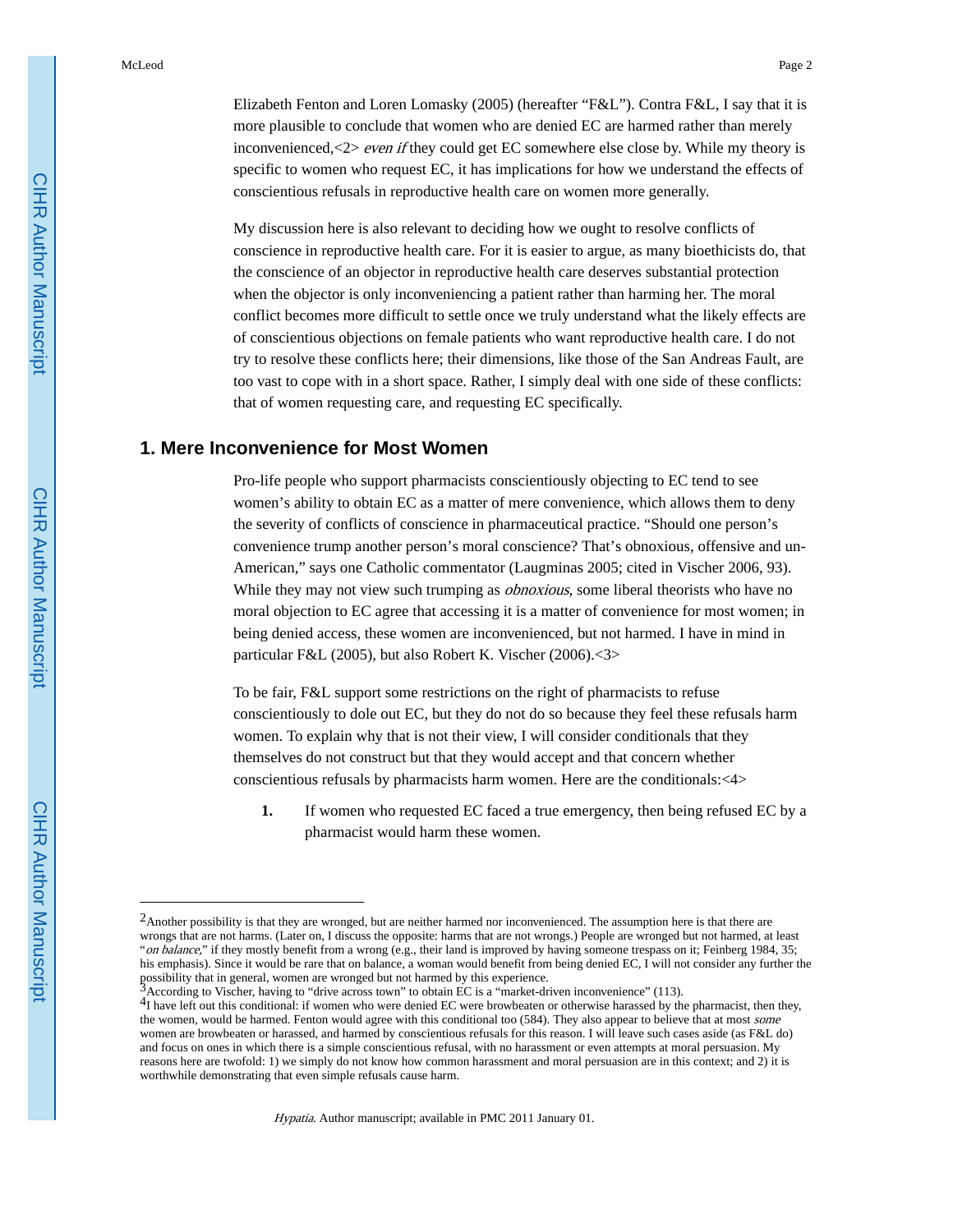- **2.** If women who sought EC were entitled to get it from any pharmacist, because every pharmacist had a duty to dispense EC to any woman who makes a legitimate request for it, then being refused EC by a pharmacist would harm these women.
- **3.** If women who sought EC were entitled to get it from some pharmacists, because some but not all pharmacists have a duty to dispense EC, then being refused EC by one of the pharmacists who has this duty would harm these women.

F&L deny the antecedents of the first two conditionals (that women requesting EC face a true emergency and that every pharmacist has a duty to dispense). Moreover, they assume that the only way the consequent of harm could apply to all women who are refused EC is if the antecedent of either of these conditionals is true. (So there is harm to all of these women only if (i) there is a true emergency or (ii) each pharmacist has the above duty to dispense). Since they believe that these antecedents are false, they must deny that all women who are denied EC are harmed as a result. At the same time, F&L accept that *some* women may be harmed by these refusals; for they would say that both the antecedent and consequent are true for conditional 3. I will argue that F&L employ an overly narrow conception of harm, but that even if this conception were correct, their reasoning against the claim that the refusals are always harmful is flawed.

But first, let me explain in some detail how F&L would respond to each conditional.

1) If women who requested EC faced a true emergency, then being refused EC by a pharmacist would harm these women.

F&L would agree with this statement on the following grounds. Like other professionals, pharmacists are obligated to provide services in emergency situations (582). They would therefore be obligated to give women EC and women would be entitled to receive it from them, if needing EC constituted a true emergency. When someone does not get that to which she is entitled, she is harmed. Denying women EC would therefore harm them.

But F&L do not accept that women requesting EC face a true emergency or that it is legitimate for us to assume that they do. They write: "[S]o long as other sources are willing to step in, the case falls under the category of convenience rather than emergency" (582). They go on to say that classifying the case as an emergency even when there are *no* other sources willing to step in is illegitimate. For, "whether averting an unwanted pregnancy can ever count as an emergency is precisely the crux of the parties' dispute. The pharmacist who insists on a right of conscientious refusal maintains that it is the nascent human life that is in dire jeopardy, not the prospective mother" (582). Thus, unless we are to decide the case in favour of the woman at the outset, we should avoid calling her situation an emergency. F&L suggest we should also acknowledge that the woman who is denied EC may not get pregnant anyway, or if she does, could have an abortion; and so there is no emergency in terms of her being forced to become a mother (582).

2) If women who sought EC were entitled to get it from any pharmacist, because every pharmacist had a duty to dispense EC to any woman who makes a legitimate request for it, then being refused EC by a pharmacist would harm these women.

Hypatia. Author manuscript; available in PMC 2011 January 01.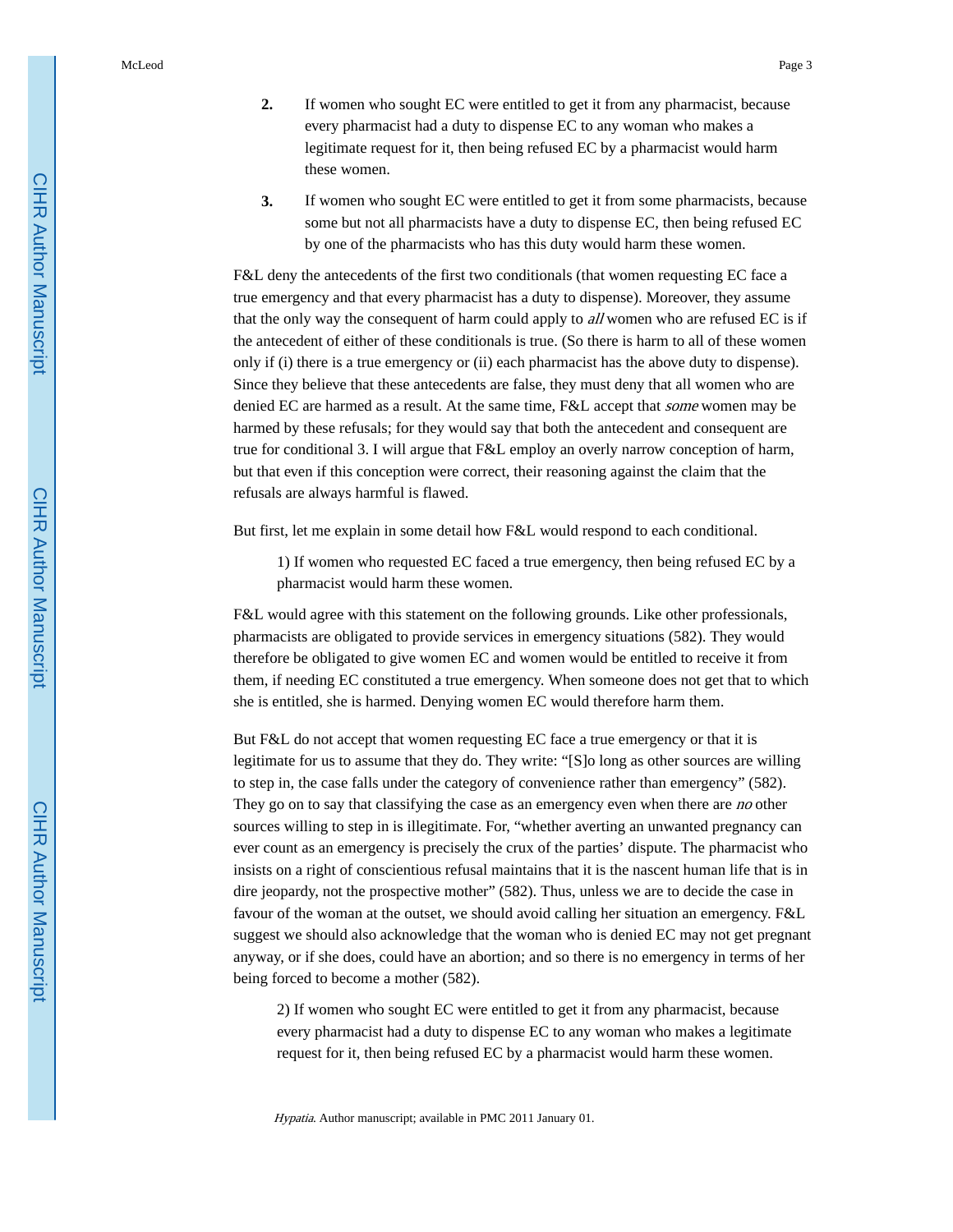F&L would accept this conditional on the grounds that denying people that to which they are entitled harms them.

But F&L do not believe that every pharmacist has a duty to dispense EC to every woman who makes a legitimate request for it. They give two reasons: 1) as professionals, pharmacists enjoy the freedom to "choose whom to serve" (Arras 1988, 15),<5> at least in non-emergency situations, and this freedom is inconsistent with a duty to dispense (F&L 582). 2) As individual citizens, pharmacists have no duty to aid others, only a duty of noninterference (584).<6> This second, libertarian premise helps to bolster F&L's claim that women seeking EC are not entitled to get it from individual pharmacists on the grounds of there being an "individualized duty to treat" in pharmacy (Arras 1988, 18),<7> and hence, there could be no harm to these women that exists because of them being denied services to which they are entitled, again on these grounds.

F&L say that rather than being harmed a woman who requests EC but is turned away is merely denied a benefit. In their words,

[She] is … inconvenienced in pursuing her ends and may experience discomfort at being branded a moral transgressor, this at a time when she is especially vulnerable. Moreover, that vulnerability can be transformed, by refusal, into an unwanted pregnancy. But … these considerations nonetheless fall short of demonstrating the occurrence of an actionable harm. By refusing to enter into a transaction that the other party desires, one thereby fails to provide a benefit but [does] not … inflict a liability [i.e., a harm] (583; their emphasis).

To continue with F&L's reasoning: one would inflict harm only if one was obliged to deal with the other party in a certain manner, yet refused to do so. But individual pharmacists are not obliged to accede to women's requests for EC. Thus, because women are not entitled to such aid from pharmacists, they are not harmed when pharmacists turn them away. The antecedent and the consequent of conditional 2 are both false.

3) If women who sought EC were entitled to get it from some pharmacists, because some but not all pharmacists have a duty to dispense EC, then being refused EC by one of the pharmacists who has this duty would harm these women.

F&L would accept this conditional for the same reasons that they would accept the last one. Moreover, they believe that *some* pharmacists are, or ought to be, duty-bound to dispense EC. The pharmacists they have in mind are those who work in rural areas or areas where it

<sup>5</sup>This language, employed by Arras, comes from the *Principles of Medical Ethics* of the American Medical Association (2001). Principle VI of this document reads: "A physician shall, in the provision of appropriate patient care, except in emergencies, be free to choose whom to serve, with whom to associate, and the environment in which to provide medical service" (cited in Clark 2005, 67). F&L assume that pharmacists have the same right.

<sup>6</sup>It is unclear whether this second claim is a moral or a legal one. In endnote 5, F&L acknowledge arguments to the effect that everyone has a duty to be a Minimally Decent Samaritan (Thomson 1971) and that those who are "specially qualified" to provide the necessary aid (e.g., health professionals) may be required to be more than just minimally decent (Clark 79, 2005). But F&L dismiss these arguments on the grounds that they refer to moral duties, rather than legal or professional duties, as though F&L were not concerned with moral duties. In other parts of their paper, however, they seem obviously concerned with moral duties, including parts where they discuss a duty to aid: for example, they say that a "failure to render aid is [not] morally on all fours with the infliction of harm" (583, my emphasis).

<sup>7</sup>The duty to treat is "individualized" if it falls on the shoulders of each and every health professional. It is not individualized if it falls instead to the profession or to government. See Arras (1998, 11).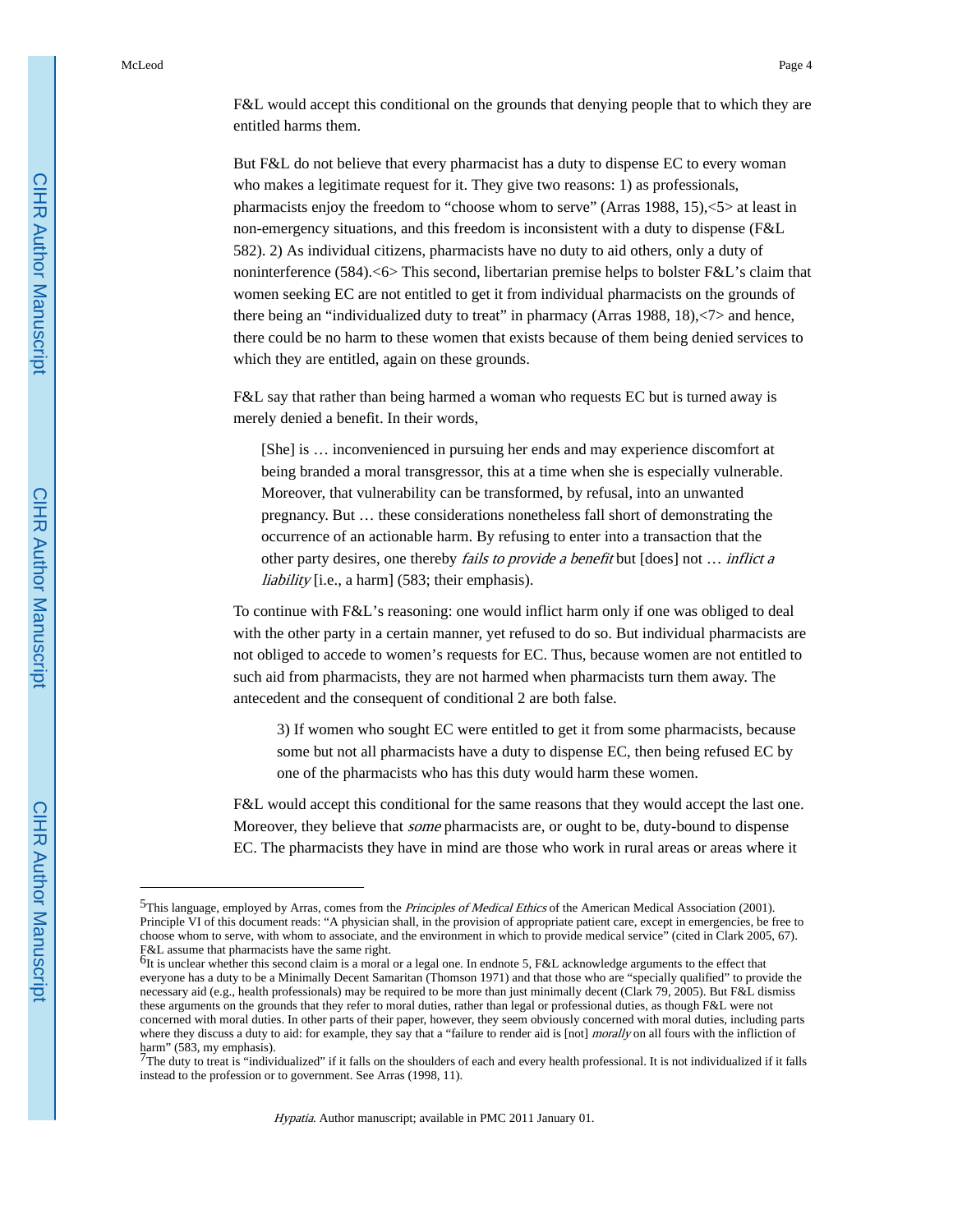would be difficult for women to obtain EC unless some pharmacists were compelled to dispense it. There are two parts to F&L's argument here: Part 1 demonstrates that limiting the freedom pharmacists have to turn down potential clients can be legitimate, and Part 2 shows that such limits are appropriate only for some pharmacists.

Part 1 goes as follows: "When individuals confront one another as moral equals, they are not (barring exceptional circumstances) obliged to render more than simple noninterference with the projects of others" (585). But pharmacists and their clients are not "moral equals"; one is disadvantaged relative to the other. To explain, the regulatory regime that licenses pharmacists "restricts the liberty of … clients"—they cannot go to just anyone for drugs yet it serves the liberty interests of pharmacists, who are shielded from competition, have greater employment security and income than they otherwise would, *etcetera* (585). Pharmacists have a right to choose their clients; but "some limitation of [this] right ... is justifiable compensation to [clients] for having their own domain of choice limited" (585). Pharmacists can therefore be compelled to cooperate with clients who seek services that the pharmacists themselves do not want to provide. The clients may be entitled to these services, in other words, even from pharmacists who object to them.

But Part 2 has F&L saying that "[p]harmacists' liberty interest in not being compelled to cooperate … with undertakings that they find morally distasteful should not be overridden if potential clients can easily avail themselves of other means for advancing their ends" (588). Thus, when women could easily go elsewhere to get EC they are not entitled to get it from an individual pharmacist and so would not be harmed if one were to turn them away. Pharmacists working in geographical areas where EC is easy to come by therefore do not have a duty to dispense it, while pharmacists who are not in such areas do have this duty.

To summarize F&L's view, in being denied EC some women may be harmed, but not those who could easily get EC from another pharmacist. The latter would be harmed by these refusals only if they faced a true emergency or were entitled to get the drug from any pharmacist. But neither of these conditions holds. Hence, at most these women are inconvenienced.

#### **2. Harm to Many Women**

But F&L are much too quick in asserting that it is a mere inconvenience for many women to be denied EC. I will show why they are not convincing when they argue that the antecedents of the first two conditionals do not obtain. But first I will introduce another conditional which allows that harm to women from being denied EC is common. Here, and elsewhere, I interpret harm differently than F&L (while acknowledging that they are not crystal clear on what their own interpretation is). Let me begin by discussing this difference.

F&L appear to be concerned with harms that are also wrongs (i.e., those where a person is deprived of that to which she is entitled). There are at least two reasons for this. 1) When F&L discuss harm explicitly,  $8$  they are responding to the objection that because refusals

<sup>8</sup>That is, when they distinguish between failing to benefit someone and harming her.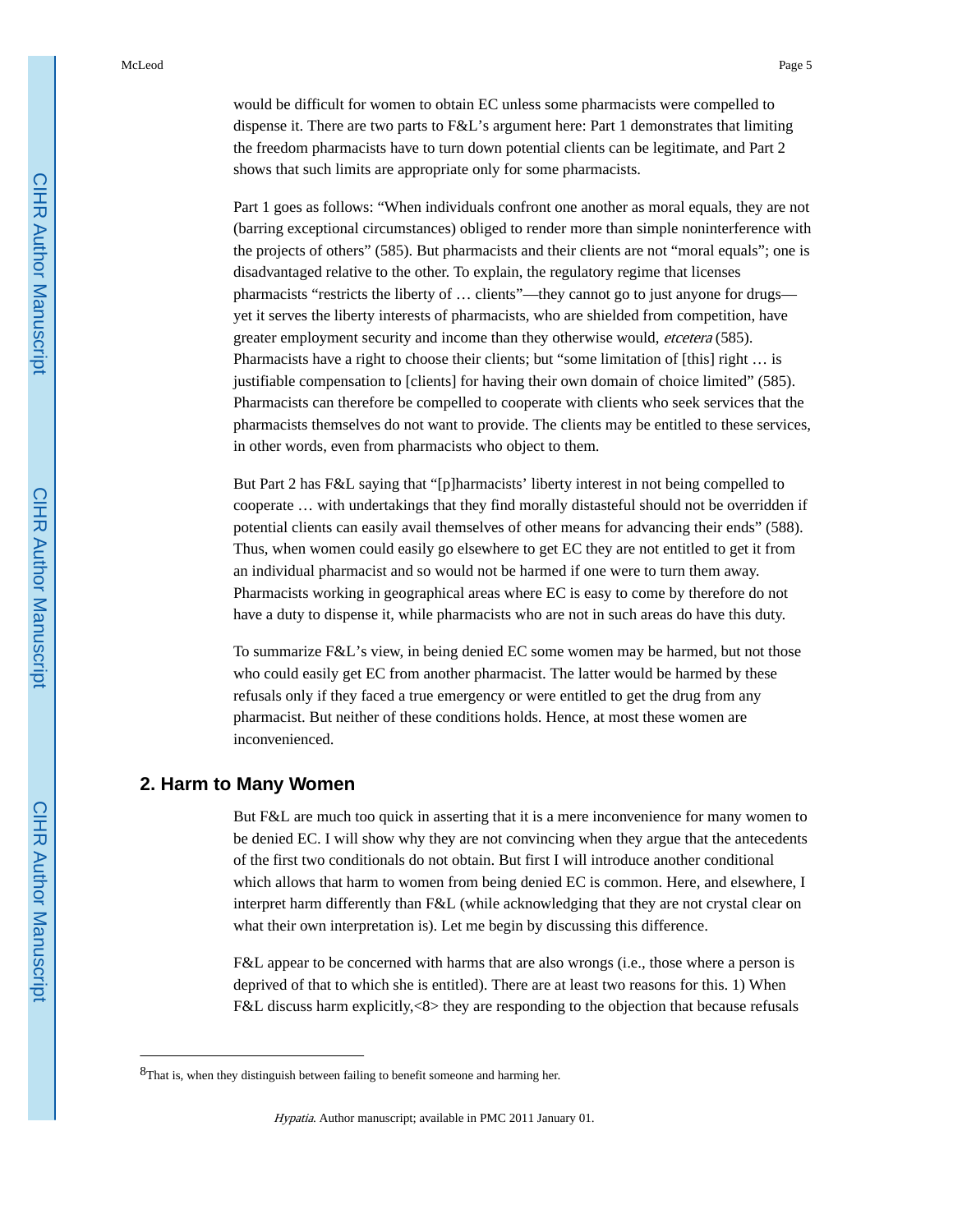to dole out EC harm women, pharmacists should not have the right to make them. But harm to women would be a reason to deny this right to refusal only if the harm were also a wrong. The objector to whom F&L are replying therefore must be using "harm" in this normative sense (Feinberg 1984). To give a viable response, F&L need to prove that there is no normative harm and therefore need to focus on this sort of harm. Thus, it makes sense to assume that when they refer to "harm," they mean normative harm: harm that is also a wrong. 2) F&L do not believe that it is possible for women who are refused EC to be harmed by this action without being wronged by it.<9> If these women are not entitled to the drug, then the refusing pharmacist denies them a benefit but does not harm them. $\langle 10 \rangle$ 

The first point to make here is that not all harms are wrongs, as I am sure F&L would agree. To illustrate, I harm you, but do not obviously wrong you, if I cause grievous injury to you while warding off a violent attack by you. The "semantic envelope of 'harm'" (to borrow a phrase from F&L; 584) contains more than just states or conditions that are wrongs.

The second point to emphasize is that this semantic envelope as F&L describe it (albeit vaguely) is too narrow. Many of us would include within it circumstances that F&L would summarily exclude: for example, being driven out of business by someone who sets up shop across the street and lures away all of one's customers, or being reduced to tears because someone implies unjustly that one is a reprehensible person. To say that people in such situations are harmed seems perfectly coherent to me. And hence I will adopt a broader conception of harm than F&L do. But I allow that in doing so, much of what I will say about harm to women from being denied EC will not persuade those who conceive of harm as F&L do.

While "harm" is semantically broader in scope than F&L acknowledge, it is not so broad as to include all forms of disappointment or unpleasantness. Joel Feinberg makes this second point nicely in his theory of harm. He describes harm in a non-normative sense as a "setback to an interest" (Thomson 1986, 383). An interest, he says, is something in which we have a stake, meaning that we are better or worse off depending on the condition of this thing (e.g., our reputation, our family) (33, 34). People typically do not have a stake in not being disappointed or more generally displeased (43). For most people, their "psyches are sturdy" enough that they "can take a certain amount of disappointment without [their] interests being affected, that is, without suffering harm" (43).

But not everyone is so sturdy. Moreover, everyone can experience disappointment that is great enough or repeated often enough that it rises to the level of harm in Feinberg's sense (Thomson 1986, 383). Disappointment of this sort interferes, if only temporarily, with one's ability to act in one's interests, because of the mental disturbance or suffering that it causes (Feinberg 46). An example is disappointment over losing an important contract at work that makes it impossible for one to continue being at work, or disappointment over being told for

<sup>9</sup>That is true so long as the refusal is a simple one (see note 4). Browbeating by the pharmacist could harm the woman, in F&L's view, although they do not explain why. Presumably, they would say it could interfere with her liberty interests.<br><sup>10</sup>F&L have a libertarian view of harm according to which harm results not from failing to provide people with re

their situation or to prevent it from getting worse, but from interfering with their negative liberty. Moreover, the interference must undermine their ability to act freely in the relevant circumstances; it is not enough to erect barriers to their freedom that they can or should be able to surmount. Moral disapproval of their actions would count as such a barrier (F&L 584).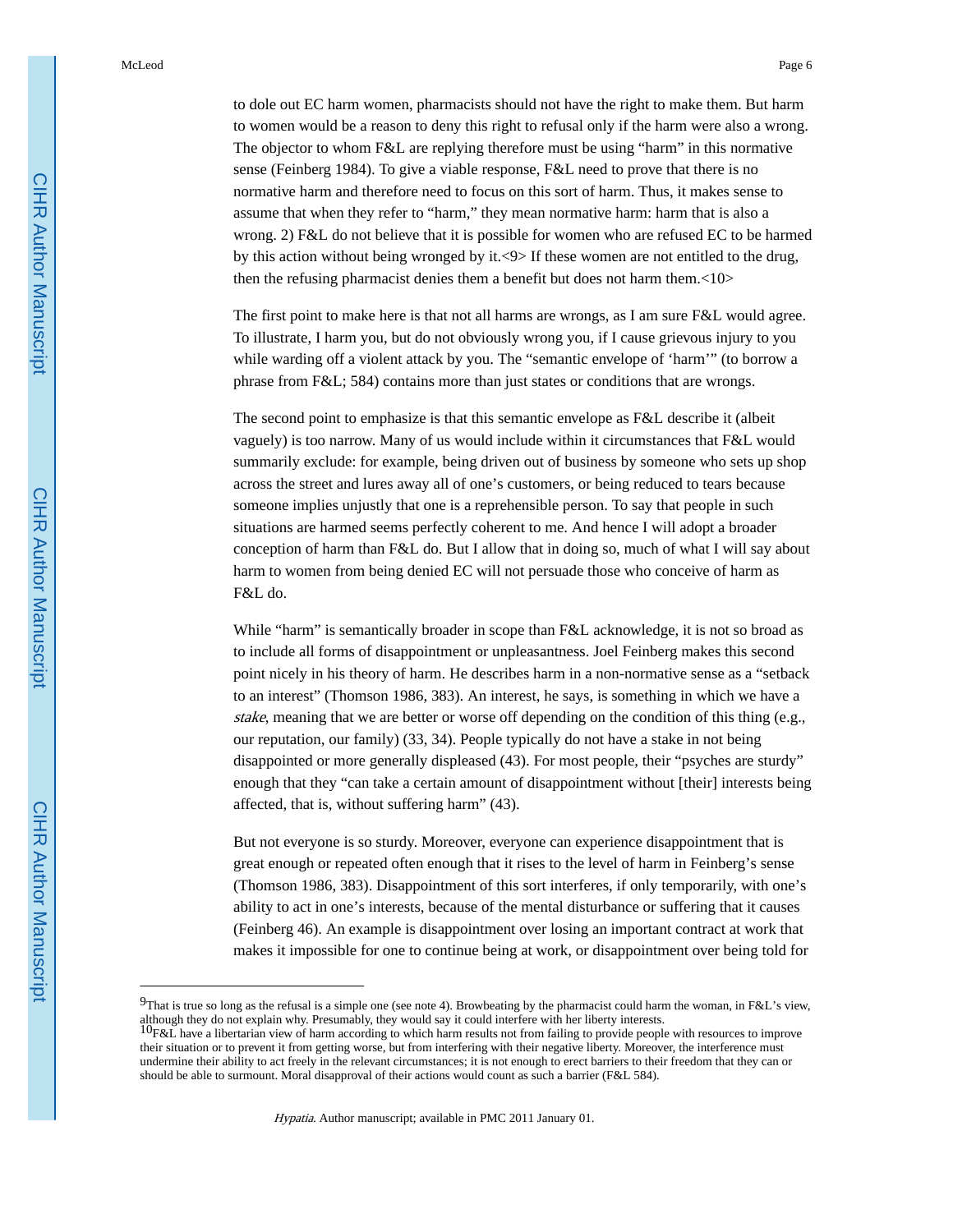the hundredth time that one is not as smart as one's brother, which makes one so angry (!) that one cannot concentrate on anything important for a while.

I will show that in all likelihood, for many women, the disappointment of being denied EC by a pharmacist rises to the level of harm. Whether this harm is normative or non-normative —that is, whether pharmacists also *wrong* women when they deny them  $EC$  —is something I want to leave open.<11> Following Feinberg (and unless I specify otherwise), I will hereafter use "harm" to mean a non-normative setback to interests. Moreover, I will assume that just as mere disappointment is not harm on Feinberg's view, mere inconvenience is not harm either. Since something that is a mere inconvenience is only "*slightly* troublesome or difficult" (OED; my emphasis), it alone cannot set an interest back (although repeated inconveniences could do that). Thus, if being denied EC is harmful in Feinberg's sense, then it cannot be a mere inconvenience.

With this discussion of harm in mind, consider another conditional. (To be perfectly clear, "harm" in this conditional does not necessarily mean wrong, as it does in the other conditionals.)

4) If being denied EC interfered with women's interests, or more specifically with their ability to continue seeking EC or to maintain their moral identity or sense of security, then the denial would harm them.

The antecedent of this conditional probably does obtain for many women, in part because of the oppressive social structure that women inhabit. The cause of the harm may be this structure, not only the pharmacist who refuses to accede to a woman's request for EC.

Let me explain, first by linking pharmacists' refusals to women's oppression. My claim here is not that these pharmacists have sexist attitudes toward women, but that their refusals could easily reinforce sexism as well as racism. There are roughly two ways in which this could happen. One is that pharmacists' objections highlight the sexist or racist stigma that women face upon requesting EC. Studies reveal that there is a serious stigma attached to obtaining EC for women (Shoveller et al 2007, Wu et al 2007, Fairhurst et al 2004, Free et al 2002), and some studies connect the stigma directly to social stereotypes about women's sexuality (e.g., Shoveller et al). The relevant stereotypes are that women who are sexually promiscuous are of low character<12>—they are "sluts" or "whores"—and women, more so than men, who have unprotected sex are "irresponsible" or "careless."<13> Stereotypes about the sexuality of minority women, including the "myth of the lascivious Black woman" (Roberts 1997, 11), are also relevant. In response to stereotypical views about women's sexuality, young women especially worry about being thought of as "that kind of woman" when they ask for EC (Shoveller *et al* 2007, 15). It is not hard to see how, if their request gets denied on moral grounds by a pharmacist (a respected member of society), their

 $11$ I must leave it open, in fact, if I am to avoid trying to solve the problem of whether these refusals are permissible. Recall, I have the more modest objective of determining what is at stake for women with these refusals. I will leave this door open by showing that F&L are not persuasive when they claim that denying women EC does not "harm" (i.e., wrong) them.<br><sup>12</sup>There is a strong link in the public mind between EC and sexual promiscuity. For example, people worry that increased access

EC will increase sexual promiscuity among women (a worry that is unfounded; see Wu et al 2007).<br><sup>13</sup>As Stubblefield says, "women are typically expected to bear the burden of contraception. Pregnancy 'happens to them,' ther

they must 'protect themselves'" (1996, 82).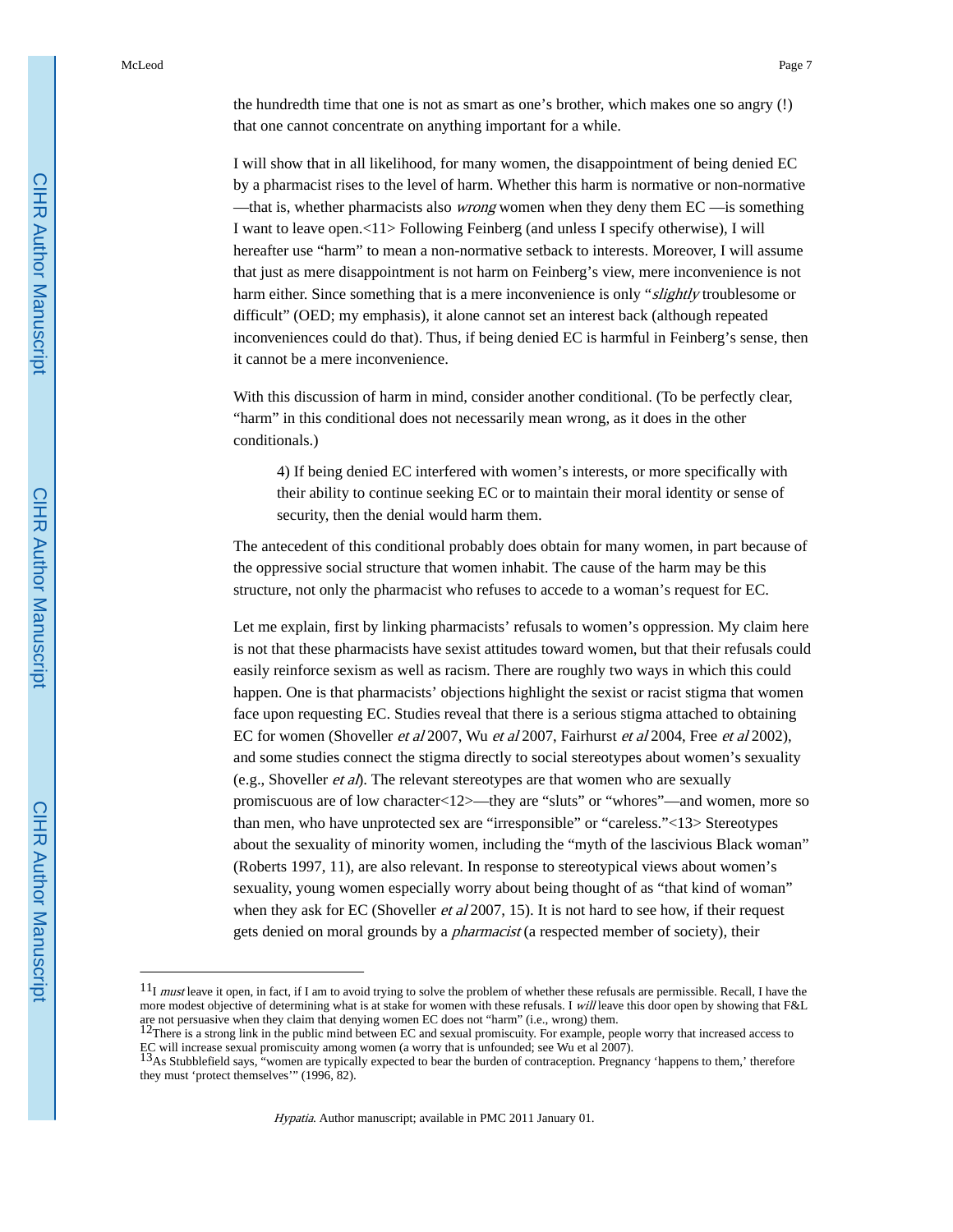reluctance to obtain EC would increase. The pharmacist's objection would make them feel like a bad person for wanting or needing EC. A woman who is bad in this context is promiscuous and/or does not take seriously her responsibility as a woman to use contraception or use it properly. While the pharmacist may not intend to send this message about her, his moral objection could do so regardless. Actions or statements have meaning against a certain social background (e.g., of myths about women's sexuality); their meaning does not necessarily come from what one intends.

Objecting pharmacists could try to control the meanings that their objections have by explaining what grounds them; but it is not clear that pharmacists should be having discussions of this sort with patients nor that they would succeed regardless in eliminating a sexist or racist message from their speech. While they could tell the woman who requests EC that their concern is not with her sexual behavior, but with the nascent human life that she would jeopardize if she took EC, professionalism might dictate that they avoid having such conversations with patients (i.e., ones in which they provide unsolicited details about their personal moral beliefs). In giving this explanation for their objection, they might reinforce sexism anyway. For out of the explanation, a new stereotype could rear its head: good women are maternal and do not put the lives of children, especially their own offspring, at risk. Thus, their patient could go from feeling like a whore to feeling like a baby killer, and a female one to boot.

Conscientious refusals can contribute to oppression in a further way, one that applies to women who are not concerned with how requesting EC might influence people's thoughts about their sexuality, their degree of moral responsibility, or their maternal instincts. That they live in a society in which pharmacists—the gatekeepers to EC in the U.S.<14>—are permitted to refuse to give them EC could confirm to them, along with other factors (such as inadequate protection from sexual assault and poor access to abortion services), that their society does not respect them as women. It does not value their ability to govern their own bodies and their own lives. The subjective impact of conscientious refusals on women who feel such disrespect will be severe. Assuming that most women who request EC feel entitled on some level to get it,<15> these women may also be large in number.

Exploring the connection between conscientious refusals and oppression allows us to see which interests of women can be "set back" when they are refused EC, and thus, why many women can be harmed by these refusals. These interests appear above in conditional 4 and include women's autonomy in obtaining EC (their reproductive autonomy), their moral identity (as a good or fine person), and the sense of security that goes along with living in a society that respects them.

Conscientious refusals threaten women's reproductive autonomy if they accentuate the stigma associated with EC so much that out of shame or embarrassment, women stop trying

<sup>14</sup>On pharmacists' role as gatekeeper in the United States, see Card (2007, 8). On August 24, 2006, the FDA approved nonprescription status for the EC levonorgestrel (Plan B) for all users except for those under the age of 18. "[W]omen age 18 years and older must be able to prove their age to a pharmacist who keeps the drugs behind the counter" (Card 8).<br><sup>15</sup>Evidence of this feeling of entitlement comes from a study showing that overall American women strongly oppose

pharmacists and other health professionals to refuse out of conscience to provide them with reproductive services (Miller 2000).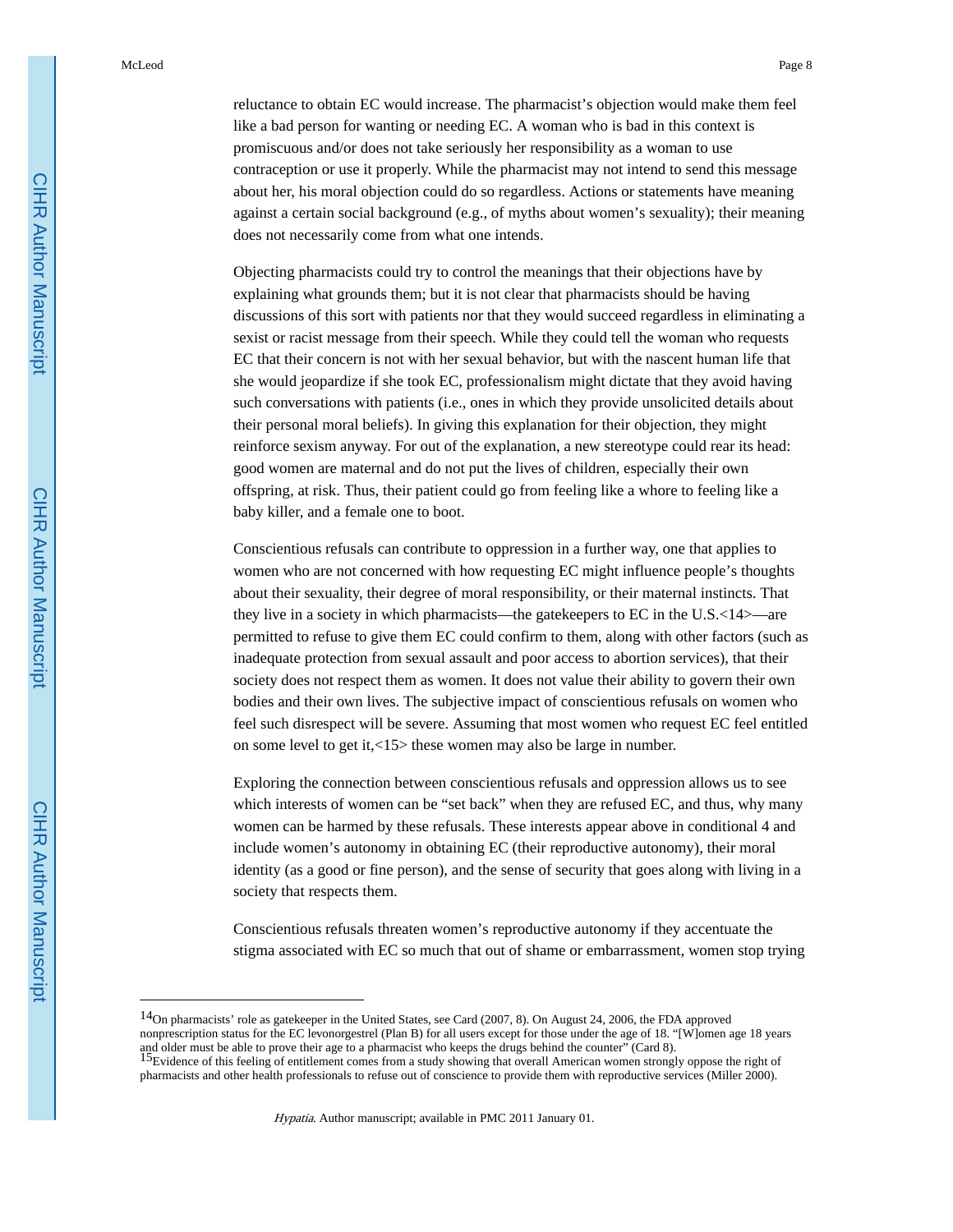to obtain it (Stein 2005, Shoveller *et al* 2007). Empirical evidence suggests that the stigma alone is enough to prevent some women from ever asking for EC. For these women, it is easier "not to think about the risk of pregnancy, which might not occur, than to endure the stigmatization over the need for [EC]" (Free et al 2002, 1394, 1395). Other women who fear being stigmatized overcome their fear to ask for EC. But would they keep trying to get it after being refused it for moral reasons—and by a health professional? To soldier on would presumably require more bravery and self-assurance than some of these women can muster, particularly those who feel the stigma intensely because of their age and those who are stigmatized more than others because of their minority status. Put simply, women who experience a conscientious refusal that deters them from accessing EC, because of the stigma attached to doing so, are harmed in not being able to exercise their reproductive autonomy. Of course, the impact on their autonomy will be especially severe if they get pregnant because of not taking EC and have to have an abortion or suffer through a "forced gestation" (Little 1999).

Alternatively or in addition, conscientious refusals can impair the interest that a woman has in maintaining her moral identity. The refusals have this effect if they trigger in the woman's mind norms about women's sexuality that she has internalized. The mental image, brought on by the conscientious refusal, of her being "that kind of woman" could linger despite her best efforts to erase it. And if it does linger, then her hold on her moral identity as a different kind of woman—a responsible kind—has loosened. We do have reports of women feeling humiliated, "like [they] had to defend what kind of person [they are]," when they are refused EC.<16> Being humiliated—or "branded a moral transgressor" (F&L 583)—is harmful in Feinberg's sense if it damages something in which one has a stake. I conjecture that what is at stake for some women when they are refused EC is a continuous grip on their moral identity, and that oppressive norms about women help to explain why that is the case.

Lastly, conscientious refusals put a woman's sense of security at risk, in particular when they confirm to her that her society does not respect her ability to decide what happens to her own body. To sense disrespect of this sort from whoever is in power is to feel vulnerable. Women clearly have an interest in not feeling this way, but rather in being secure in knowing that their society respects their bodily integrity, particularly surrounding pregnancy. Conscientious refusals that violate this interest harm women.

Thus, I believe I have shown that harm to women from being denied EC can occur and is likely to occur. This conclusion clearly applies to women who could get EC somewhere else close by, for the relevant disruption to women's autonomy, moral identity, and sense of security does not depend on their overall level of access to EC. Further issues about this harm that I will address briefly are whether it would exist if women were not oppressed and whether it could occur for reasons other than those I have considered.

First, would women's disappointment in being denied EC rise to the level of harm in a society that does not oppress them? I doubt that it would (although I admit to having trouble

<sup>16</sup>This quotation comes from Rebecca Polzin, who was repeatedly denied birth control by her local pharmacist (Schuman 2006). See also Lambert (2005) and Gee (2006).

Hypatia. Author manuscript; available in PMC 2011 January 01.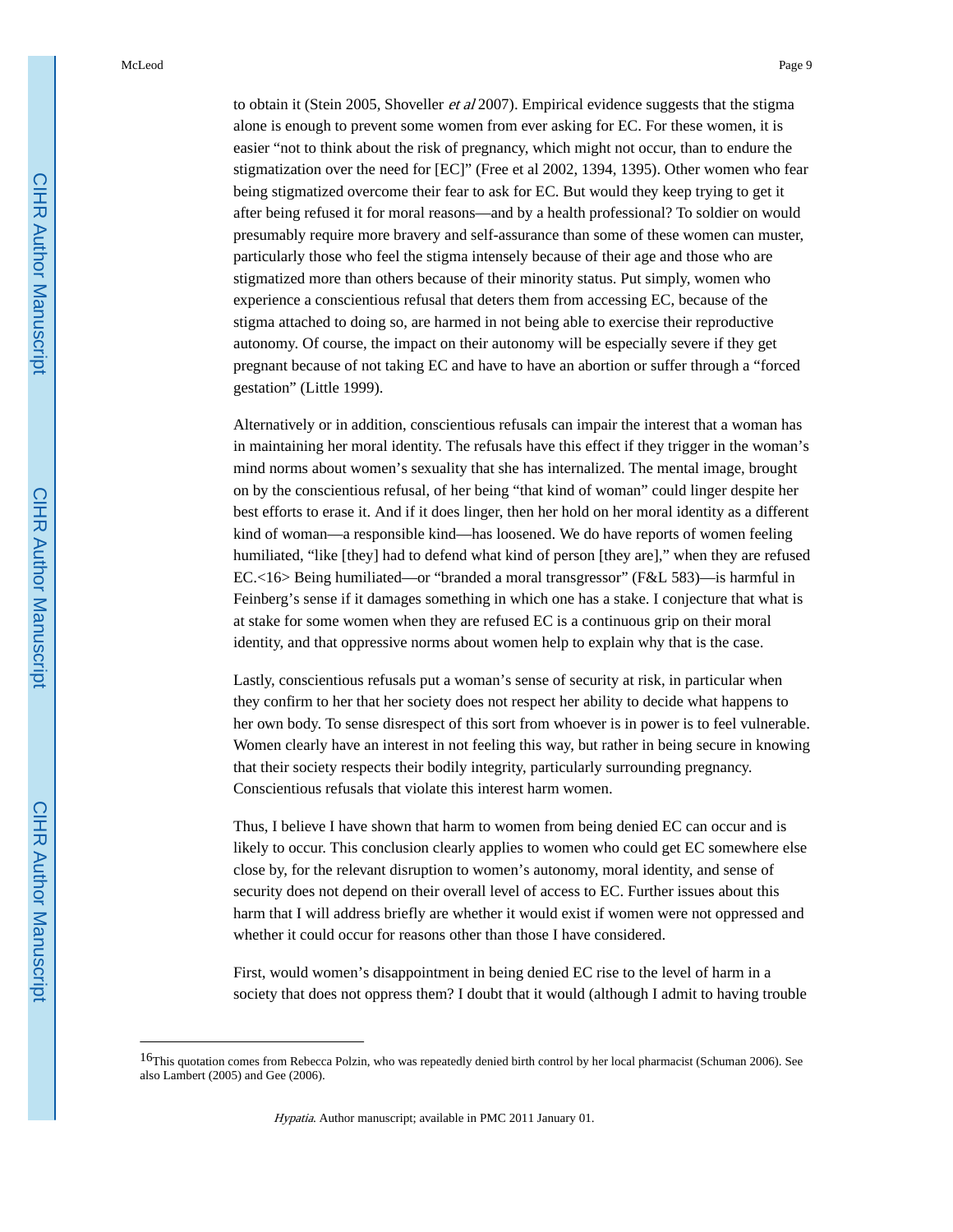fully imagining such a society). My doubt stems from the fact that a moral objection to a woman requesting EC would not have the same social meaning in this society as it does in ours. It could not reinforce in the woman's mind either that she is a careless slut or that she is a second-class citizen. Perhaps there would still be stigma associated with EC—that is, gender-neutral stigma about being careless with contraception—but the stigma could be weaker than the sexist or racist stigma we have now, and also women presumably would be better able to cope with it and prevent it, along with the pharmacist's objection, from setting their interests back, simply because they would no longer be psychologically oppressed (Bartky 1990). But I speculate, and do so too freely perhaps. I prefer to concentrate, as I have thus far, on actual women: that is, female human beings who do not enjoy equality with men and whose sexuality is stereotyped in negative ways.

Second, there are ways other than those I have considered in which conscientious refusals to EC can invade women's interests and therefore harm them. For example, the refusals can damage their interests in general by making them so angry at the pharmacist or at their society that they are distracted from doing what is important to them. But I assume that the most serious ways in which conscientious refusals can harm women are those I have discussed.

While harm to the above interests (in reproductive autonomy, a moral identity, and a sense of security) is serious, it may nevertheless be permissible. In other words, pharmacists may do nothing wrong in causing it. But the operative word here is "may." It is plausible to think that a right to conscientious refusal in pharmacy ought to be restricted, or even ought not to exist, because of the potential for such harm (alone or coupled with the privileges that pharmacists enjoy). The right could infringe on an entitlement women have not to be harmed in the above ways. And if that were true, then the harm would be a wrong.

Some people will want to insist that the harm I have discussed is irrelevant to the debate over a pharmacist's right of conscience. They will point to the fact that objecting pharmacists are not the sole and perhaps not even the main cause of this harm. Surely we ought not to impose restrictions on a pharmacist's right of conscience because of harm caused by stereotypes that the pharmacists may not even accept! My response to this objection is twofold. First, it is not obvious that restricting the behavior of health professionals for such reasons is illegitimate. I argue elsewhere that as part of their larger duty to respect patient autonomy, these professionals have a duty to do what they can to counteract harmful effects that stereotypes can have on patient autonomy (McLeod 2002).

Second, if we ignore the kind of harm I have discussed (as F&L do), then we fail to deal with the conflict between the objecting pharmacist and the woman as it actually exists: that is, as a conflict between two people who are morally unequal not only because the pharmacist is privileged by a licensing scheme, but also because the woman is oppressed in society. F&L write, "pharmacist and prospective client do not stand to each other as any two random agents endeavoring to secure their various ends as they make their way through the world" (585). They assume that is true, in cases where the prospective client is seeking EC, only because one of the "two random agents" is a pharmacist. But surely it is true also

Hypatia. Author manuscript; available in PMC 2011 January 01.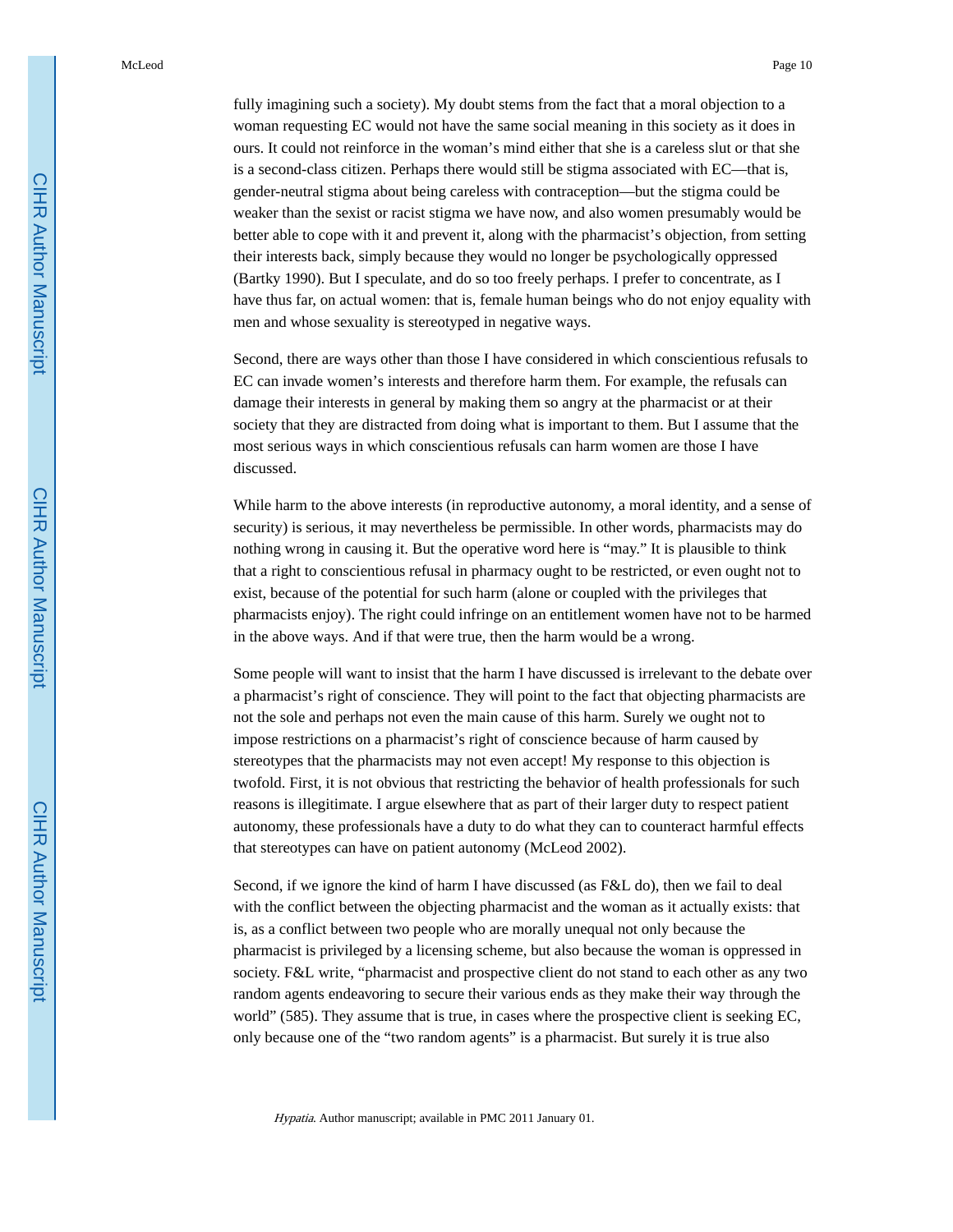because one of them is a woman. Moreover, we appreciate this fact only by attending to how conscientious refusals to EC can harm women as women.

In general, once we situate conscientious refusals to EC within their social context, it becomes plausible to assume, regardless of whether EC is readily available elsewhere, that conscientious refusals harm rather than merely inconvenience women. F&L fail to see the harm not only because they conceive of harm too narrowly in their discussion, but also because when they analyze the refusals, they take them out of their social context, particularly the context of oppression toward women.

I said that I wanted to leave open the question of whether harm to women from these refusals is normative (i.e., a wrong). But if F&L are correct that no individual pharmacist has a duty to dispense EC to women who could easily get it elsewhere, then by refusing to give EC to these women, pharmacists do not wrong them; whatever harm the women might suffer could not be a wrong. So let me end by showing that F&L are not convincing when they deny the antecedents of conditionals 1 and 2, and are therefore not convincing when they suggest that refusals cannot wrong women who have other means of obtaining EC. Their mistake again is to fail to consider the social circumstances of women who request EC.

#### **3. Emergency Contraception?**

Recall the first conditional:

1) If women who requested EC faced a true emergency, then being refused EC by a pharmacist would harm these women.

F&L suggest that while emergencies are "measured in minutes,"<17> "women have up to 72 hours after unprotected intercourse to secure medicine to block pregnancy" (582). Even if the timing were tighter than that, however, F&L would say that we cannot insist on "emergency" as the appropriate label, because it implies that unwanted pregnancies are a serious problem.<18> How we ought to characterize these pregnancies is again "precisely the crux of the parties' dispute" (582). Thus, according to F&L, we cannot legitimately claim that obtaining EC is an emergency for women who request it.

But this argument is unconvincing. First, EC's "contraceptive efficacy decreases dramatically during [the] seventy-two hour window" (Davidoff 2006, 20); the drug is most effective if used 12–24 hours after unprotected intercourse (Greenberger & Vogelstein 2005). "[E]ffective contraceptive relief is [still] not measured in minutes" (582), although it is measured in hours and the relevant hours may be small in number. I am not persuaded that emergencies have to be measured in minutes rather than hours (or even days) anyway. If we knew that a bomb was set to go off in a public place in 72 hours—or even 72 days—then we would have an emergency on our hands.

<sup>17&</sup>quot;Unlike someone in cardiac arrest or lying by the side of the road with a spurting artery, effective contraceptive relief is not measured in minutes" (582).<br><sup>18</sup>The assumption here is that emergencies exist only when *immediate* action is necessary to avert a situation that is *serious* (OED). I

would modify this definition as follows: emergencies exist when prudence dictates that we engage in immediate action to avert a situation that is serious.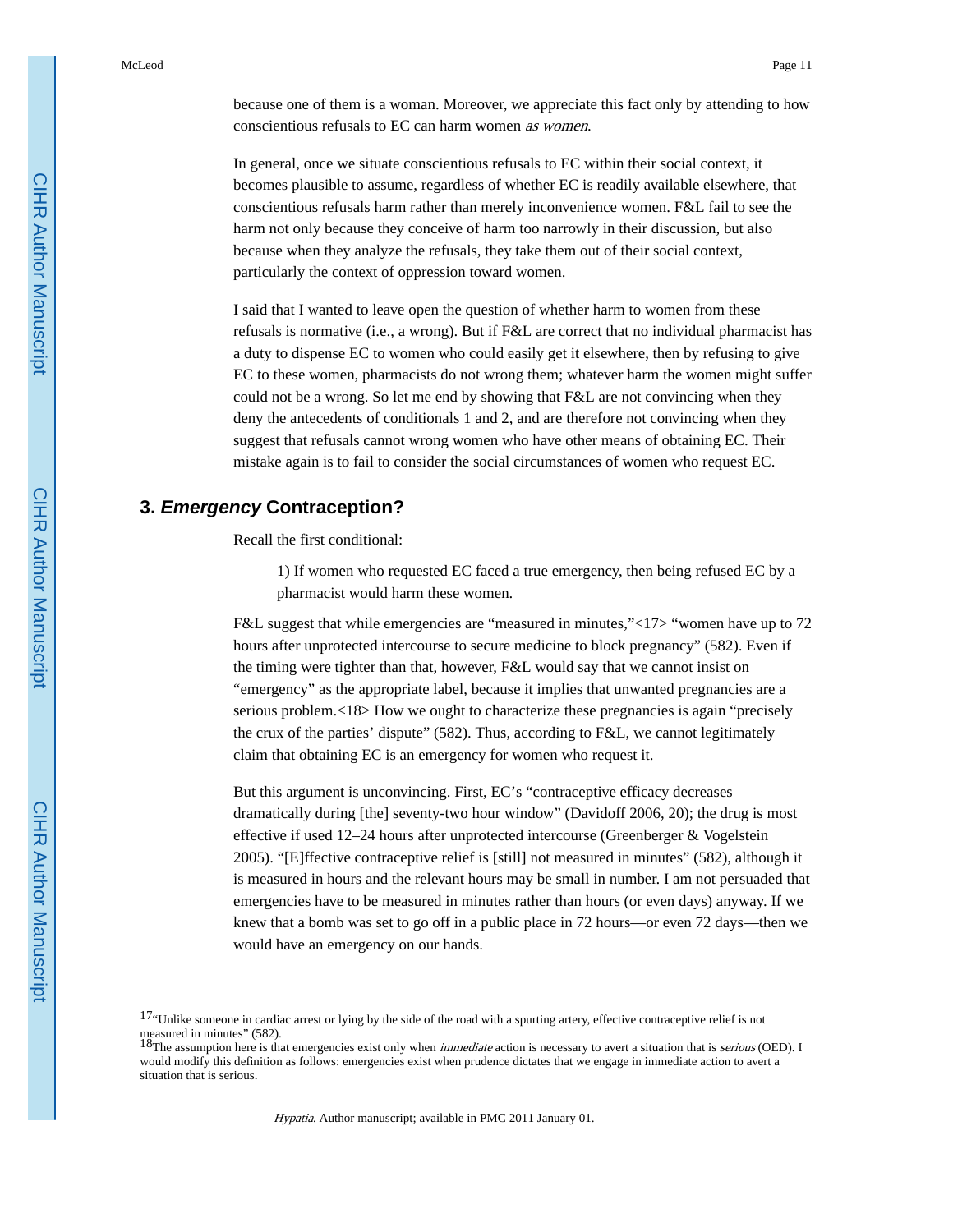Second, if we accept along with F&L that averting an unwanted pregnancy is not an emergency, then are we not taking the perspective of the objecting pharmacist, rather than being neutral between the pharmacist and the woman? I do not see how we can be neutral, because we are faced with two discrete alternatives: either EC is emergency contraception or it is not. Moreover, we could take sides on this issue without settling the whole matter of whether pharmacists can ever refuse to dole out EC. They could still refuse, in some circumstances at least, if avoiding an unwanted pregnancy were an emergency; they could do it when there is a back-up pharmacist in the pharmacy who could deal with the emergency at hand (Wicclair 2006, 239).

Let me review why the risk of unwanted pregnancy is often serious enough that being faced with it is an emergency for women. Pregnancy can jeopardize a woman's life, her physical or mental health, or her future as she envisions it. Pregnancy endangers the life of women with certain health conditions (Greenberger & Vogelstein 2005, 1557); for some women, it represents a "period of risk" for physical abuse by husbands or partners (Saltzman et al 2003); it jeopardizes the mental health of women who are pregnant due to rape and who experience the pregnancy as a nine-month continuation of the rape; it ruins the future plans of many women, who know they could not go through the intimacy of gestation and then give their child up for adoption (Little 1999), and who realize they will be the child's primary caretaker; and for some women it means that they will be dependent on a partner who treats them badly. In brief, what is at stake for many women with unwanted pregnancy is nothing short of life, health, freedom, or respect. Given how essential these goods are, should we not conclude that situations in which they are at risk are emergencies?

Nonetheless, some people would object to the idea that unwanted pregnancy is so terrible that a substantial risk of one occurring counts as an emergency. What about the "nascent human life" that could flourish if the pregnancy were allowed to proceed? What about the possibility of the woman having an abortion? I will evaluate these points, but only briefly, since my purpose is simply to cast doubt on F&L's view that EC is not *emergency* contraception. The pharmacist who is opposed to EC believes that a nascent human life could be "in dire jeopardy" (F&L 582).<19> But even assuming that is true, unlike the pregnant woman, the embryo does not have a personal future that is at stake with the decision of whether to give her EC (McInerney 1990). Furthermore, its life is completely dependent on the woman's and will continue to be so (if it survives) for months or years. We cannot simply choose its life or its future over hers. Thus, even if EC threatened a nascent human life, it could still be an emergency for women to obtain EC.

What about the objection that the woman could simply have an abortion if she gets pregnant after not being able to access EC? This suggestion is, to put it mildly, distasteful. The decision to terminate a pregnancy is emotionally difficult for many women. Also, for many

<sup>&</sup>lt;sup>19</sup>The literature as a whole mentions two ways in which EC could jeopardize the life of this entity: 1) by terminating a pregnancy; or 2) by preventing the implantation of a fertilized egg. There is no evidence that currently available forms of EC (i.e., levonorgestrel that is, "Plan B"—and similar hormonal regimens) interfere with an established pregnancy (Card 2007, 10). And there is controversy over whether these forms can have postfertilization effects: for example, Card cites evidence to the contrary (11; Croxatto et al 2004), while Baergen and Owens (PharmD) claim that "available data on Plan B do not rule out the possibility of a postfertilization mechanism of action" (2006, 1279).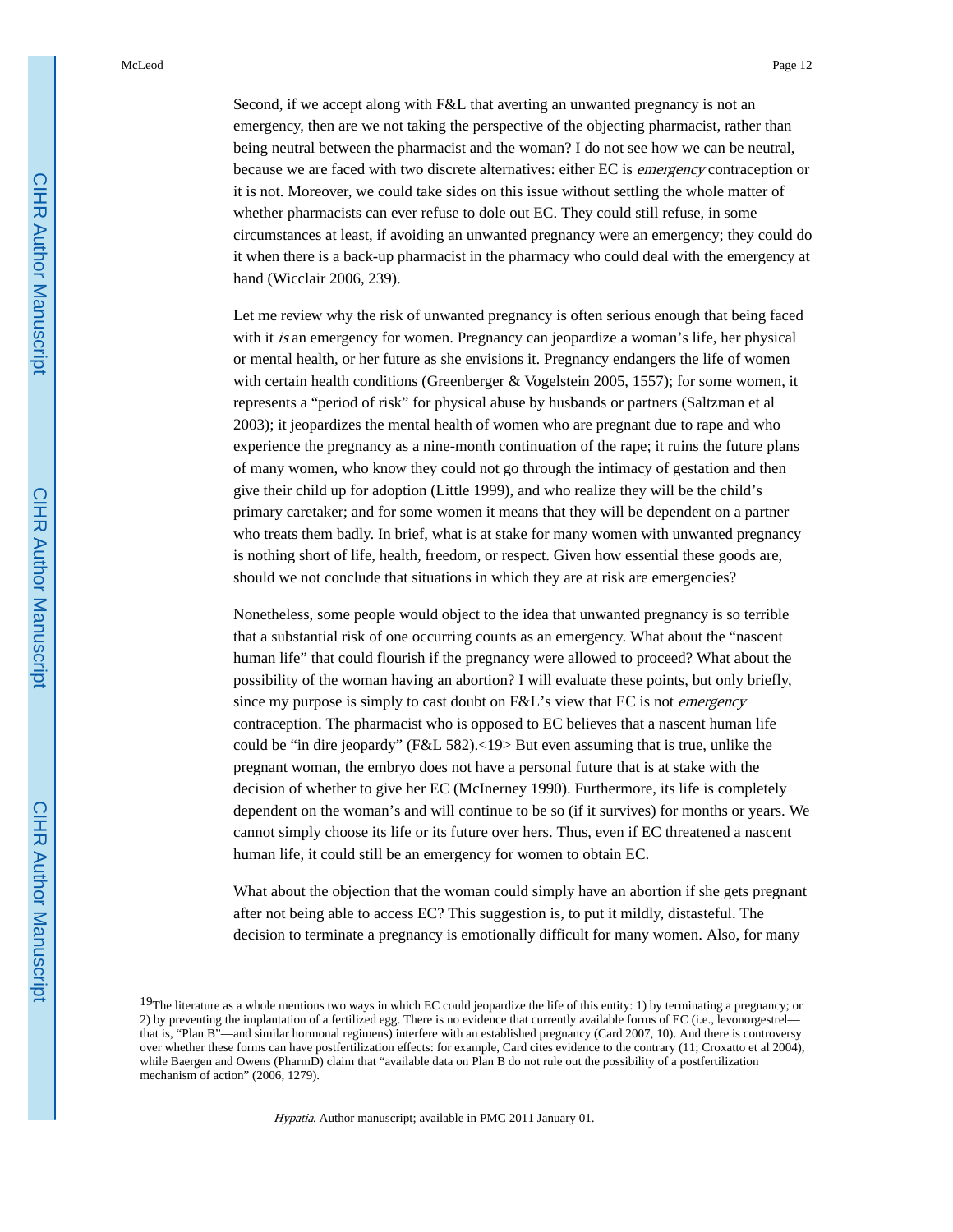of them abortion is not readily available,  $\langle 20 \rangle$  for some it is out of the question, and in any case it is a painful form of surgery. To imply, as F&L do, that because "subsequent abortion is available" to women who cannot get EC, there is no emergency is to fail to take seriously what it means to be a woman contemplating an abortion (582). It also fails to understand that emergencies can exist even when there is only a chance of something bad happening. A small house fire is arguably an emergency. To question this by noting that the house may not burn down, and that even if it does, one could rebuild at a later date, is ludicrous. Similarly, to insist that being at risk for an unwanted pregnancy is not an emergency because the pregnancy may not occur, and even if it does, the woman could have an abortion, is absurd.

Thus, I remain unconvinced that women requesting EC are not in an emergency situation and therefore that pharmacists do not have a duty to dispense EC as part of their larger duty to provide care in emergency situations. Pharmacists may very well have this duty, which means that the harm caused by pharmacists' refusals to provide women with EC may very well be a wrong.

#### **4. An Individualized Duty to Dispense EC**

Recall the second conditional:

2) If women who sought EC were entitled to get it from any pharmacist, because every pharmacist had a duty to dispense EC to any woman who makes a legitimate request for it, then being refused EC by a pharmacist would harm these women.

F&L's main reason for rejecting the individualized duty mentioned in the antecedent of this conditional is that, like other professionals, pharmacists have the freedom to choose whom to serve. While for the sake of argument, I will assume that this claim about pharmacists is correct,<21> I will object to the way that F&L interpret this freedom. They take this freedom to be so extensive that it eliminates the possibility of there being an individualized duty to treat. Following John Arras, I suggest instead that the freedom is constrained by the duty, which exists prima facie.

Arras would reject F&L's wide interpretation of the freedom to choose whom to serve, according to which professionals can "turn down potential clients with whom they feel uncomfortable working either for moral or other reasons" (1988, 582). According to Arras, physicians "may choose whom to serve, but their reasons for refusing patients are not a matter of moral indifference, as some accounts tend to depict them" (1988, 15; his emphasis). Out of moral indifference to unhealthy people and out of concern for their own lifestyle, for example, physicians cannot refuse to take people on as new patients who are unhealthy and whom they feel would take up too much of their time. Or out of moral

<sup>20</sup>For example, in Canada there are significant barriers to abortion access for women, including the fact that as of 2006, only 15.9% of Canadian hospitals provided abortion services (Shaw 2006).<br><sup>21</sup>The claim is controversial for two reasons. 1) Pharmacist may not qualify as professionals, and therefore may not have the freedoms

that professionals enjoy. Baergen and Owens (2006) reject this view but explain why someone might hold it. 2) Pharmacists, or health care workers in general, may not have the freedom to choose whom to serve because they are purveyors of a public accommodation (i.e., health care); as such, they may be morally and legally required to offer the accommodation to everyone despite whatever moral objections they have in doing so (Anderson 2005). This point, while valuable, goes against the general understanding within medicine that medical health professionals have some freedom to choose their own patients (see note 6).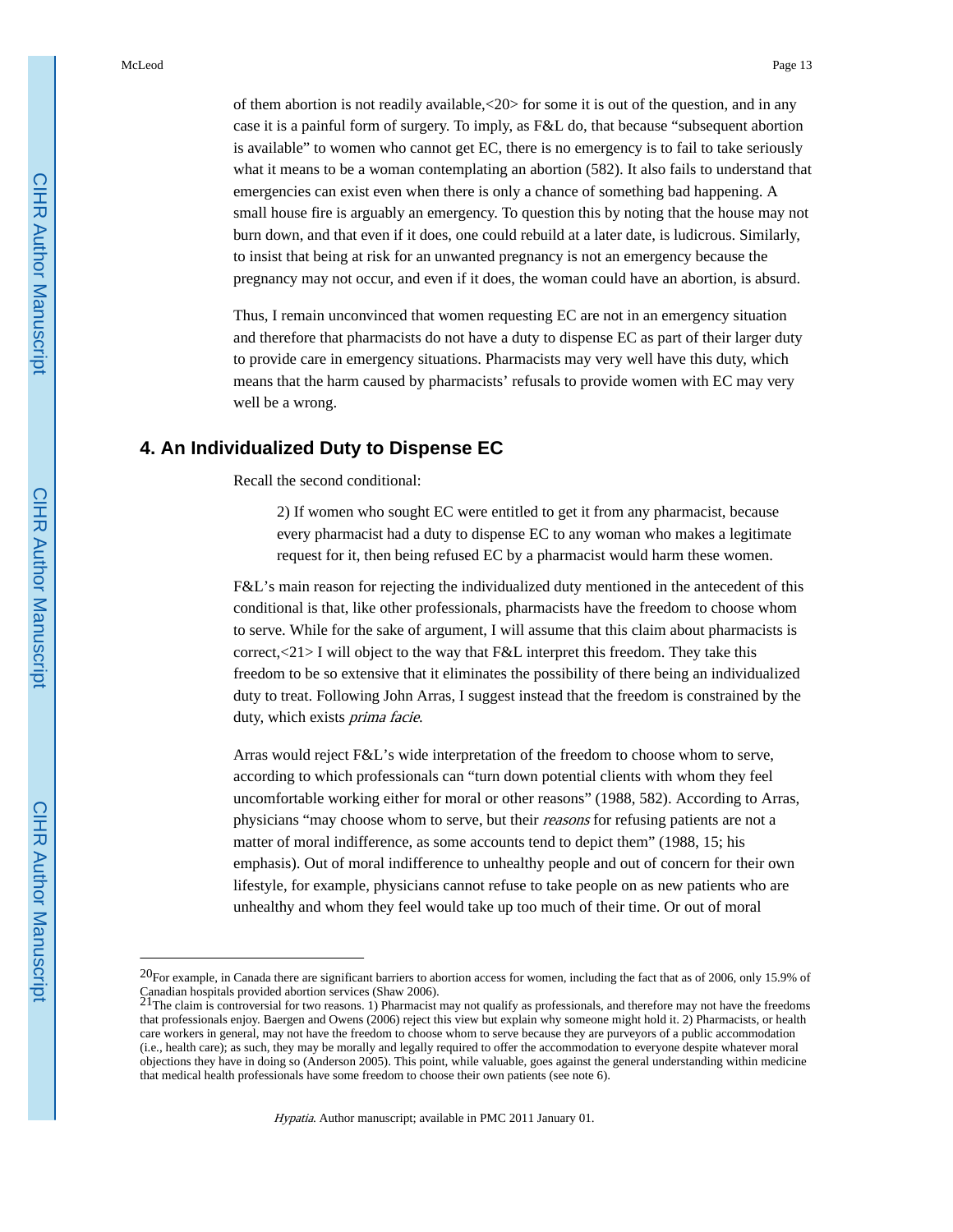indifference to the vulnerable and out of concern for their own social status, they cannot eliminate services from their practice that give them no glory. Arras argues that each individual health professional has a "role-specific duty to care for the vulnerable" (i.e., people who are vulnerable because of their health status; 15; see also Clark 2005, Wicclair 2006, Card 2007). Many of us would agree, as evidenced by our reaction to the hypothetical professional who in choosing his patients shows a stunning indifference toward people with health care needs.

My point here is not that pharmacists and other health professionals lack the freedom to choose whom to serve (which would preclude them from making any conscientious objections), but rather that any such freedom must be tempered by a duty to care for the vulnerable. In deciding whether to provide services, health professionals need to consider that they have this duty and that refusing to provide service could therefore be inappropriate. Of course, denying it could also be appropriate or permissible, however, because the duty itself (i.e., to care for the vulnerable) could require that they refuse some requested services (i.e., those that would be harmful in the circumstances) or their concern for the vulnerable could legitimately be overridden by other concerns (though presumably only moral concerns, one of which could be their own conscience).

I think health professionals' freedom to choose whom to serve is further constrained by the fact that they alone do not get to decide whether it is appropriate for them to deny services to patients. If they refuse to accede to a patient's request for moral reasons, then it is open to their health professional organization or government to say that their reasons are inadequate.<22> For example, if a pharmacist's conscience and concern for her own moral identity comes into conflict with a woman's need for EC, and the pharmacist decides on grounds of conscience not to serve her, then those in power could challenge this decision. Contrary to what F&L suggest, her freedom to choose whom to serve is actually quite narrow (no matter whether she is one among many pharmacists in a 1-mile radius or the only pharmacist in a 100-mile radius).

This account of both the freedom of health professionals to choose their patients and of an individualized duty to treat is plausible; but F&L ignore it, which makes their argument about these same issues unpersuasive. I have shown that every pharmacist could very well have a prima facie duty to dispense EC to any woman who needs it. The duty could be part of a larger duty to care for the vulnerable in their capacity as health professionals or it could exist on the grounds that having access to contraception and being spared the harm of being refused it are central to women's welfare. Either way, with this duty in place, the moral situation of an individual pharmacist who does not want to dispense EC is more complicated than F&L make it out to be. The pharmacist would be in a moral conflict situation, rather than merely a situation of having a certain desire and deciding how to act on it.

Yet regardless of what the moral situation is of the individual pharmacist, a moral conflict does occur when a pharmacist conscientiously refuses to provide EC to a woman who needs

<sup>&</sup>lt;sup>22</sup>On the assumption that conscience protects our *moral* values or *moral* standing, it is also open to them to insist that pharmacists' reasons are not moral reasons and therefore their conscience is not at stake even if they say otherwise.

Hypatia. Author manuscript; available in PMC 2011 January 01.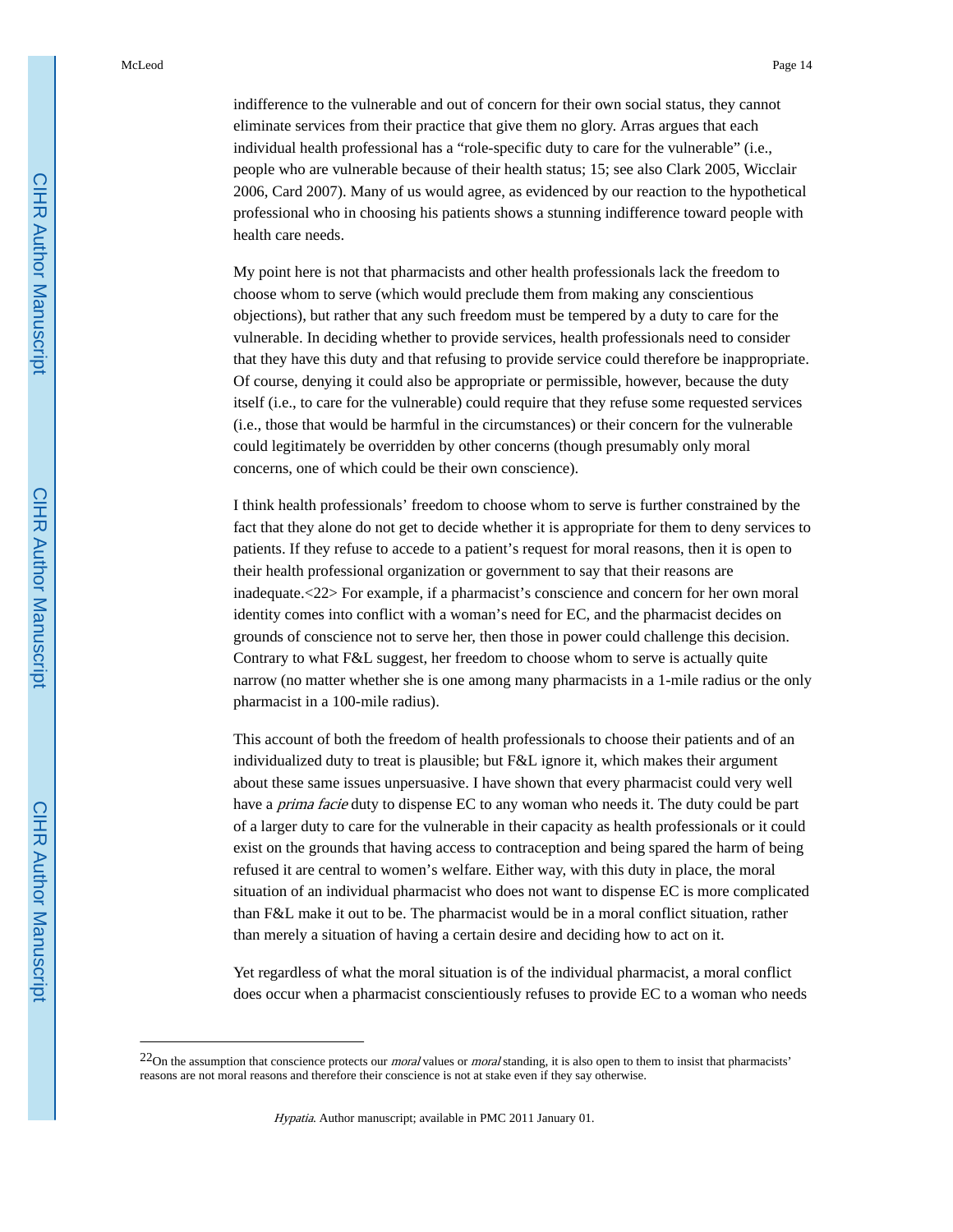it; the conflict arises if not for the individual pharmacist, then for government or the pharmaceutical profession. How they, or we, ought to resolve the conflict depends on what is at stake for the different parties to it. I have argued that what is at stake for many women who are denied EC is their reproductive autonomy, their moral identity, their sense of security, or all of the above. It is reasonable to assume, based on a plausible conception of harm, that these women are therefore harmed, rather than merely inconvenienced, by these refusals. Bioethicists such as F&L cannot presume to solve the problem of conscientious refusals to EC without comprehending the impact that these refusals likely have on women in societies such as ours. In a word, this impact is harm.

#### **Acknowledgments**

For their helpful comments, I would like to thank my colleagues Andrew Botterell, Elisa Hurley, Dennis Klimchuk, and Anthony Skelton, my audience at the 2008 conference of FAB (the international network on Feminist Approaches to Bioethics), and two anonymous reviewers for Hypatia.

#### **References**

- American Medical Association. 2001Principles of medical ethics. accessed Jan. 30, 200[9http://](http://www.ama-assn.org/ama/pub/category/2512.html) [www.ama-assn.org/ama/pub/category/2512.html](http://www.ama-assn.org/ama/pub/category/2512.html)
- Anderson, Elizabeth. 2005 So you want to live in a free society? (5): Common property, common carriers, and the case of the conscientious objecting pharmacist. Left2Right. Aug 2.accessed Jan. 30, 2009[http://left2right.typepad.com/main/2005/08/so\\_you\\_want\\_to\\_.html](http://left2right.typepad.com/main/2005/08/so_you_want_to_.html)
- Baergen R, Owens C. Revisiting pharmacists' refusals to dispense emergency contraception. Obstetrics & gynecology. 2006; 108(5):1277–1282. [PubMed: 17077256]
- Bartky, Sandra L. Femininity and domination: Studies in the phenomenology of oppression. New York: Routledge; 1990.
- Benjamin, Martin. Conscience. In: Reich, Warren T., editor. Encyclopedia of bioethics. 2. Vol. I. Macmillan; 1995. p. 469-72.
- Blustein, Jeffrey. Doing what the patient orders: Maintaining integrity in the doctor-patient relationship. Bioethics. 1993; 7:289–314.
- Card, Robert F. Conscientious objection and emergency contraception. American journal of bioethics. 2007; 7(6):8–14.
- Childress, James. Appeals to conscience. Ethics. 1979; 89(4):315–335.
- Clark, Chalmers C. In harm's way: AMA physicians and the duty to treat. Journal of medicine and philosophy. 2005; 30:65–87. [PubMed: 15814368]
- Croxatto HB, Brache V, Pavez M, et al. Pituitary-ovarian function following the standard levonorgestrel emergency contraceptive dose or a single 0.75-mg. dose given on the days preceding ovulation. Contraception. 2004; 70:442–450. [PubMed: 15541405]
- Davidoff, Frank. Sex, politics, and morality at the FDA: Reflections on the Plan B decision. Hastings center report. 2006; 36(2):20–25.
- Fairhurst K, Ziebland S, Wyke S, Seaman P, Glasier A. Emergency contraception: why can't you give it away? Qualitative findings from an evaluation of advance provision of emergency contraception. Contraception. 2004; 70:25–29. [PubMed: 15208049]
- Feinberg, Joel. The moral limits of the criminal law, volume one: Harm to others. New York: Oxford University Press; 1984.
- Fenton, Elizabeth, Lomasky, Loren. Dispensing with liberty: Conscientious refusal and the "morningafter pill". Journal of medicine and philosophy. 2005; 30:579–592. [PubMed: 16396786]
- Free C, Lee RM, Ogden J. Young women's accounts of factors influencing their use and non-use of emergency contraception: in-depth interview study. British medical journal. 2002; 325(7377): 1393–1396. [PubMed: 12480855]

Hypatia. Author manuscript; available in PMC 2011 January 01.